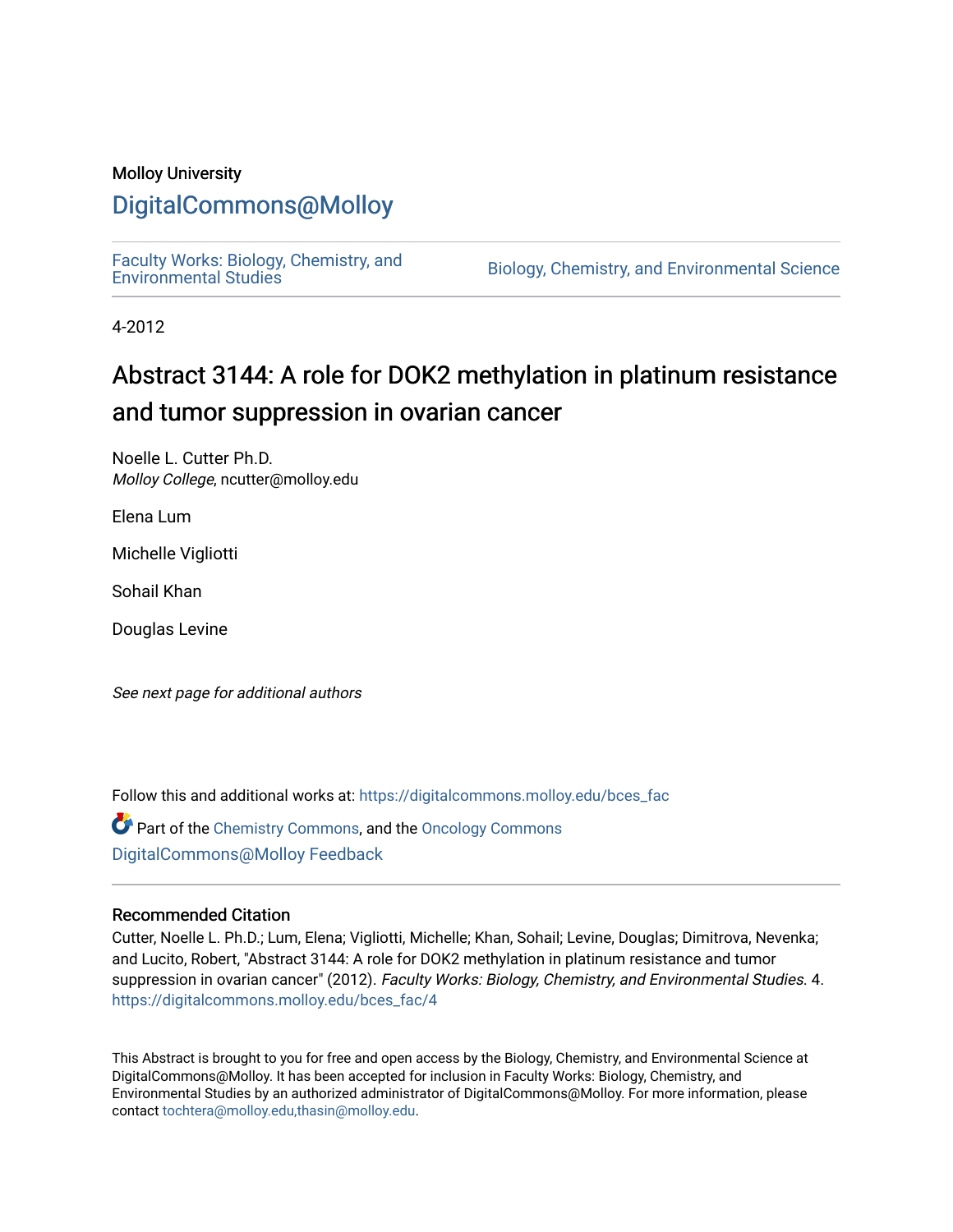#### Authors

Noelle L. Cutter Ph.D., Elena Lum, Michelle Vigliotti, Sohail Khan, Douglas Levine, Nevenka Dimitrova, and Robert Lucito